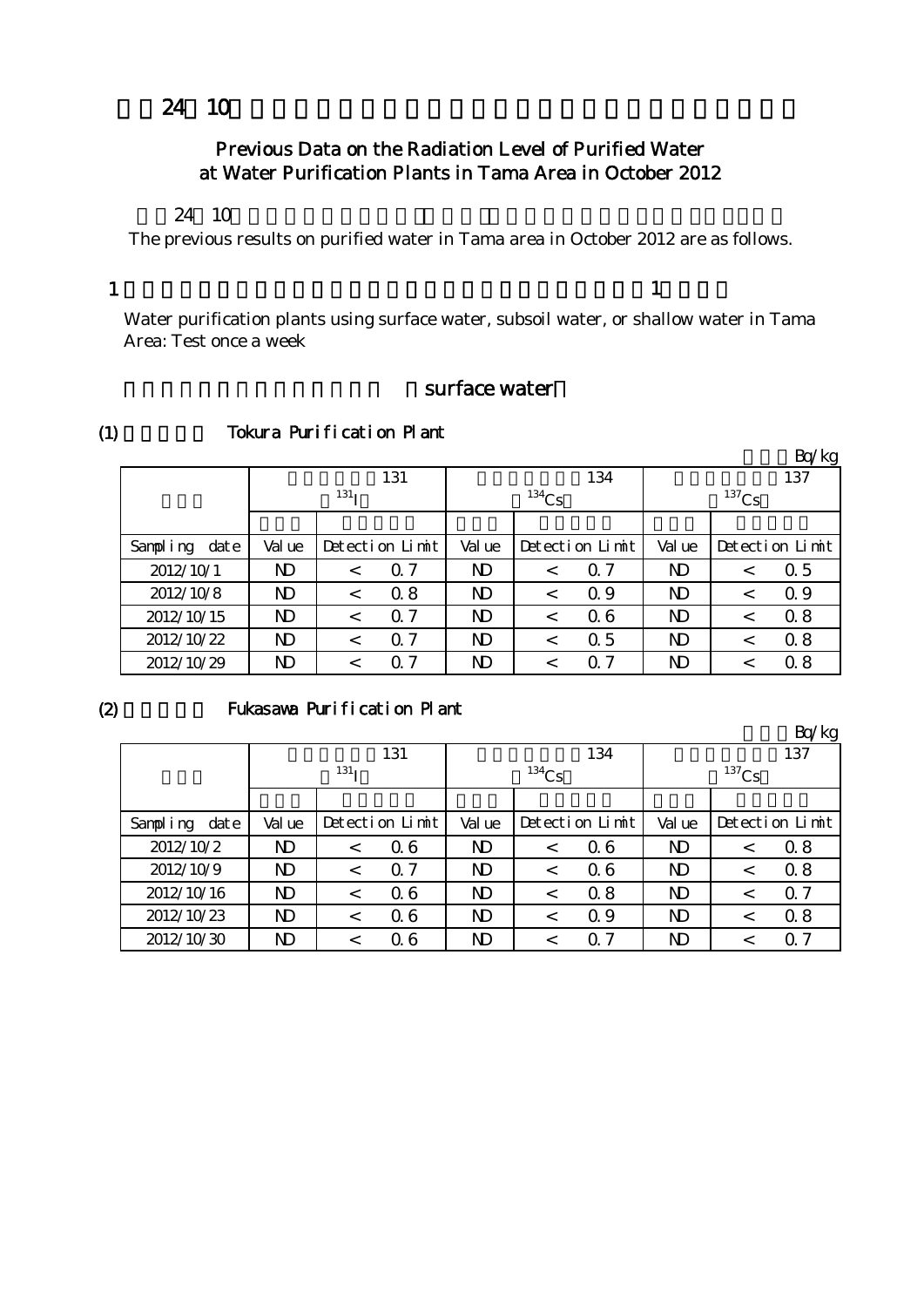## Ottsu Purification Plant

|                  |                |                  |                 |                |          |                 |                |          | Bq/kg           |
|------------------|----------------|------------------|-----------------|----------------|----------|-----------------|----------------|----------|-----------------|
|                  |                |                  | 131             |                |          | 134             |                |          | 137             |
|                  |                | 131 <sub>T</sub> |                 |                | $134$ Cs |                 |                | $137$ Cs |                 |
|                  |                |                  |                 |                |          |                 |                |          |                 |
| Sampling<br>date | Val ue         |                  | Detection Limit | Val ue         |          | Detection Limit | Val ue         |          | Detection Limit |
| 2012/10/2        | ND             |                  | 0.8             | ND             | <        | 06              | ND             |          | 08              |
| 2012/10/9        | $\mathbf{D}$   | $\,<\,$          | $\alpha$ 7      | ND.            | $\,<\,$  | Q 7             | N <sub>D</sub> | $\,<\,$  | 0.9             |
| 2012/10/16       | N <sub>D</sub> |                  | 7<br>0          | N <sub>D</sub> | $\,<\,$  | 0.9             | ND             |          | 0. 7            |
| 2012/10/23       | N <sub>D</sub> | $\,<\,$          | 0.8             | N <sub>D</sub> | $\,<\,$  | 0.8             | N <sub>D</sub> |          | 0.8             |
| 2012/10/30       | $\mathbf{D}$   | $\,<\,$          | $\alpha$ 7      | ND             | $\,<\,$  | 06              | ND             |          | 0.8             |

#### (4)

# Graba Purification Plant

|                  |                |                  |                 |                |          |                 |                |          | Bq/kg           |  |  |
|------------------|----------------|------------------|-----------------|----------------|----------|-----------------|----------------|----------|-----------------|--|--|
|                  |                |                  | 131             |                |          | 134             |                |          | 137             |  |  |
|                  |                | 131 <sub>T</sub> |                 |                | $134$ Cs |                 |                | $137$ Cs |                 |  |  |
|                  |                |                  |                 |                |          |                 |                |          |                 |  |  |
| Sampling<br>date | Val ue         |                  | Detection Limit | Val ue         |          | Detection Limit | Val ue         |          | Detection Limit |  |  |
| 2012/10/2        | $\mathbf{D}$   | $\,<\,$          | 0.8             | N <sub>D</sub> | $\,<\,$  | 0.8             | N <sub>D</sub> |          | $\Omega$ 9      |  |  |
| 2012/10/9        | $\mathbf{D}$   | $\,<\,$          | $\alpha$ 7      | N <sub>D</sub> | $\,<\,$  | 0.8             | ND             | $\,<\,$  | $\alpha$ 7      |  |  |
| 2012/10/16       | N <sub>D</sub> | $\,<\,$          | 0.9             | N <sub>D</sub> | $\,<\,$  | $\Omega$ 7      | N <sub>D</sub> |          | $\Omega$ 7      |  |  |
| 2012/10/23       | N <sub>D</sub> | $\,<\,$          | 0.7             | N <sub>D</sub> | $\,<\,$  | $\Omega$ 7      | N <sub>D</sub> |          | 0.8             |  |  |
| 2012/10/30       | ND             | $\,<\,$          | 06              | ND             | $\,<\,$  | 06              | ND             |          | 0.7             |  |  |

# (5)

## Tanasawa Purification Plant

|                  |                         |                  |                 |                |          |                 |                |          | Bq/kg           |
|------------------|-------------------------|------------------|-----------------|----------------|----------|-----------------|----------------|----------|-----------------|
|                  |                         |                  | 131             |                |          | 134             |                |          | 137             |
|                  |                         | 131 <sub>T</sub> |                 |                | $134$ Cs |                 |                | $137$ Cs |                 |
|                  |                         |                  |                 |                |          |                 |                |          |                 |
| Sampling<br>date | Val ue                  |                  | Detection Limit | Val ue         |          | Detection Limit | Val ue         |          | Detection Limit |
| 2012/10/2        | $\mathbf{D}$            | $\,<\,$          | 0.8             | N <sub>D</sub> | $\,<\,$  | 0.9             | N <sub>D</sub> | <        | 0.9             |
| 2012/10/9        | $\mathbf{D}$            | $\,<\,$          | 0.8             | N <sub>D</sub> | $\,<\,$  | 06              | $\mathbf{D}$   |          | 0.9             |
| 2012/10/16       | $\mathbf{D}$            |                  | 7<br>$\Omega$   | N <sub>D</sub> | $\,<\,$  | $\Omega$ 7      | N <sub>D</sub> |          | 0.8             |
| 2012/10/23       | ND                      |                  | 0.8             | ND.            | $\,<\,$  | 06              | ND             |          | 0.9             |
| 2012/10/30       | $\overline{\mathsf{D}}$ |                  | 7<br>Ω          | ND             | <        | Q 7             | ND             |          | 0.9             |

#### (6)

## Himura Purification Plant

|                      |              |                  |                 |             |             |                 |              |             | Bq⁄kg           |  |
|----------------------|--------------|------------------|-----------------|-------------|-------------|-----------------|--------------|-------------|-----------------|--|
|                      |              |                  | 131             |             |             | 134             |              |             | 137             |  |
|                      |              | 131 <sub>T</sub> |                 |             | $^{134}$ Cs |                 |              | $^{137}$ Cs |                 |  |
|                      |              |                  |                 |             |             |                 |              |             |                 |  |
| Sampling<br>$\det e$ | Val ue       |                  | Detection Limit | Val ue      |             | Detection Limit | Val ue       |             | Detection Limit |  |
| 2012/10/4            | ND           | $\,<\,$          | $\alpha$ 7      | $\mathbf N$ | <           | Q 6             | ND           |             | Q 7             |  |
| 2012/10/11           | ND           | $\,<\,$          | 06              | $\mathbf N$ | <           | 0.5             | ND           |             | 0.8             |  |
| 2012/10/18           | $\mathbf{D}$ | <                | -7<br>Ω         | ND          | <           | 0.8             | $\mathbf{D}$ |             | 0.8             |  |
| 2012/10/25           | ND           |                  | 7<br>O          | ND          |             | ი 7             | ND           |             | 0 8             |  |

(3)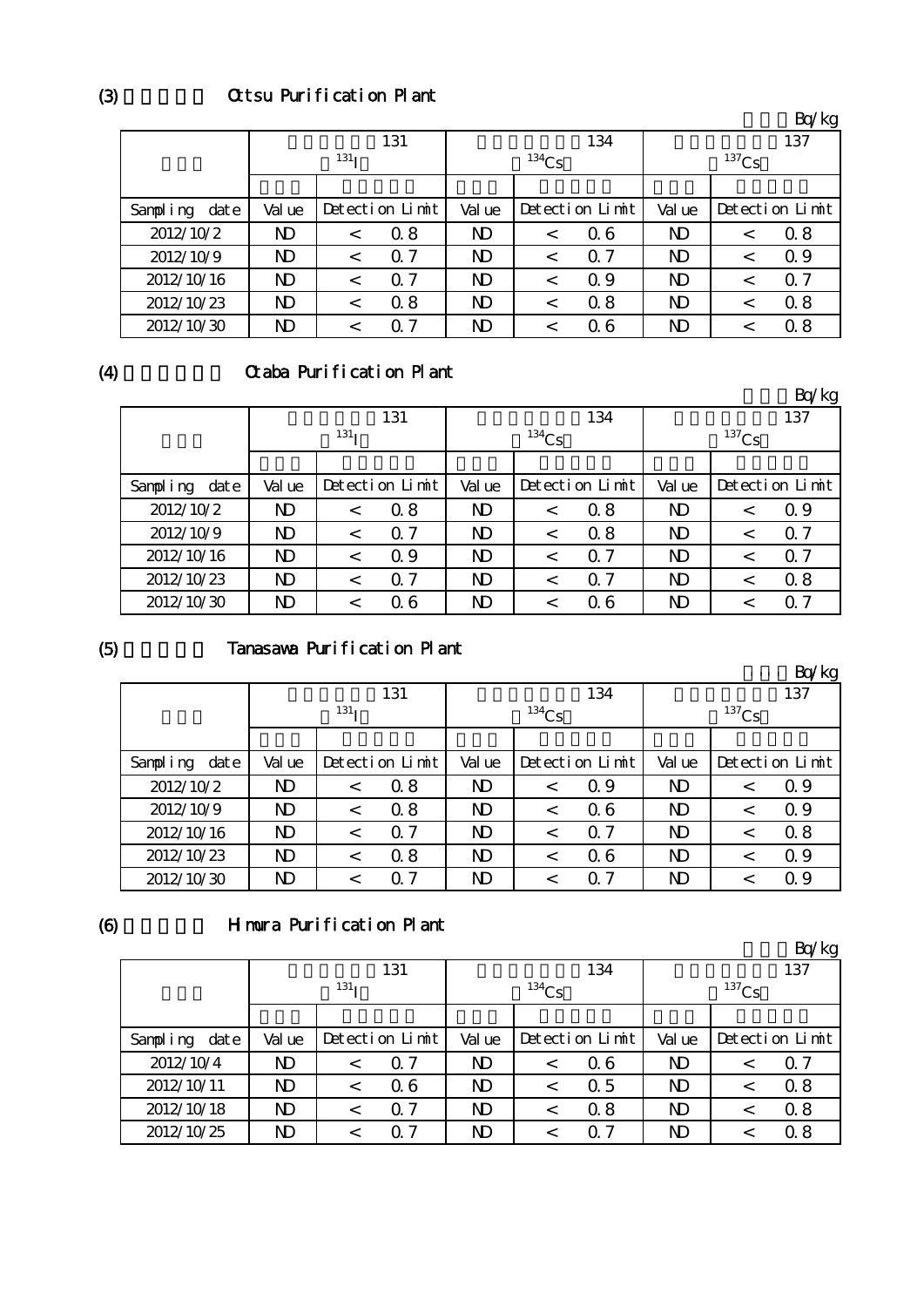## Nippara Purification Plant

|                  |              |                  |                 |                |          |                 |        |          | Bq/kg           |  |
|------------------|--------------|------------------|-----------------|----------------|----------|-----------------|--------|----------|-----------------|--|
|                  |              |                  | 131             |                |          | 134             | 137    |          |                 |  |
|                  |              | 131 <sub>T</sub> |                 |                | $134$ Cs |                 |        | $137$ Cs |                 |  |
|                  |              |                  |                 |                |          |                 |        |          |                 |  |
| Sampling<br>date | Val ue       |                  | Detection Limit | Val ue         |          | Detection Limit | Val ue |          | Detection Limit |  |
| 2012/10/4        | ND           | $\,<\,$          | 06              | N <sub>D</sub> | <        | 06              | ND     |          | $\alpha$ 7      |  |
| 2012/10/11       | ND           |                  | 0.9             | ND             | <        | 0.8             | ND     |          | $\Omega$ 9      |  |
| 2012/10/18       | $\mathbf{D}$ |                  | Q <sub>7</sub>  | N <sub>D</sub> | $\,<\,$  | 0.8             | ND     |          | 0.8             |  |
| 2012/10/25       | ND           |                  | 0.8             | ND             | ✓        | $\Omega$ 9      | ND     |          | Q 9             |  |

#### (8)

## Ogouchi Purification Plant

単位:Bq/kg 소리 시간 시간 시간 시간 시간 시간 시간 시간 시간 시간이 있다. Sampling date | Value | Detection Limit | Value | Detection Limit | Value | Detection Limit  $2012/10/4$  ND < 0.7 ND < 0.9 ND < 0.9  $2012/10/11$  ND < 0.8 ND < 0.8 ND < 0.9  $2012/10/18$  ND < 0.7 | ND < 0.6 | ND < 0.8  $2012/10/25$  ND < 0.8 ND < 0.7 ND < 0.8 放射性ヨウ素131  $131<sub>I</sub>$ 放射性セシウム134  $134C_S$ 放射性セシウム137  $137$ Cs 検出限界値 検出限界値

#### (9)

#### **Hikawa Purification Plant**

|                  |        |                  |                 |                |          |                 |        |          | Bq/kg           |
|------------------|--------|------------------|-----------------|----------------|----------|-----------------|--------|----------|-----------------|
|                  |        |                  | 131             |                |          | 134             |        |          | 137             |
|                  |        | 131 <sub>T</sub> |                 |                | $134$ Cs |                 |        | $137$ Cs |                 |
|                  |        |                  |                 |                |          |                 |        |          |                 |
| Sampling<br>date | Val ue |                  | Detection Limit | Val ue         |          | Detection Limit | Val ue |          | Detection Limit |
| 2012/10/7        | ND     |                  | 06              | N <sub>D</sub> |          | 06              | ND     |          | $\Omega$ 7      |
| 2012/10/14       | ND     |                  | 0.8             | ND.            | $\,<\,$  | $\Omega$ 7      | ND     |          | 06              |
| 2012/10/21       | ND     |                  | 06              | N <sub>D</sub> | <        | 06              | ND     |          | $\Omega$ 7      |
| 2012/10/28       | ND     |                  | 0. 7            | N)             |          | 0.5             | ND     |          | 0. 7            |

#### subsoil water

(1)

#### Hinatawada Purification Plant

|                  |                         |                  |                 |                |          |                 |                |          | Bq/kg           |
|------------------|-------------------------|------------------|-----------------|----------------|----------|-----------------|----------------|----------|-----------------|
|                  |                         |                  | 131             |                |          | 134             |                |          | 137             |
|                  |                         | 131 <sub>T</sub> |                 |                | $134$ Cs |                 |                | $137$ Cs |                 |
|                  |                         |                  |                 |                |          |                 |                |          |                 |
| Sampling<br>date | Val ue                  |                  | Detection Limit | Val ue         |          | Detection Limit | Val ue         |          | Detection Limit |
| 2012/10/1        | $\mathbf{D}$            | $\lt$            | 0.8             | N <sub>D</sub> | $\,<\,$  | 0.8             | N <sub>D</sub> | $\,<\,$  | $\Omega$ 7      |
| 2012/10/8        | $\mathbf{D}$            | $\lt$            | $\alpha$ 7      | ND.            | $\,<\,$  | 06              | N <sub>D</sub> |          | $\Omega$ 7      |
| 2012/10/15       | $\mathbf{D}$            | $\lt$            | 06              | $\mathbf{D}$   | <        | 06              | $\mathbf{D}$   |          | $\Omega$ 7      |
| 2012/10/22       | $\mathbf{D}$            | $\lt$            | 0.8             | ND.            | $\,<\,$  | Q 9             | N <sub>D</sub> |          |                 |
| 2012/10/29       | $\overline{\mathrm{D}}$ |                  | 7<br>Ω          | ND             | <        | Q 6             | ND             |          | 0.8             |

 $(7)$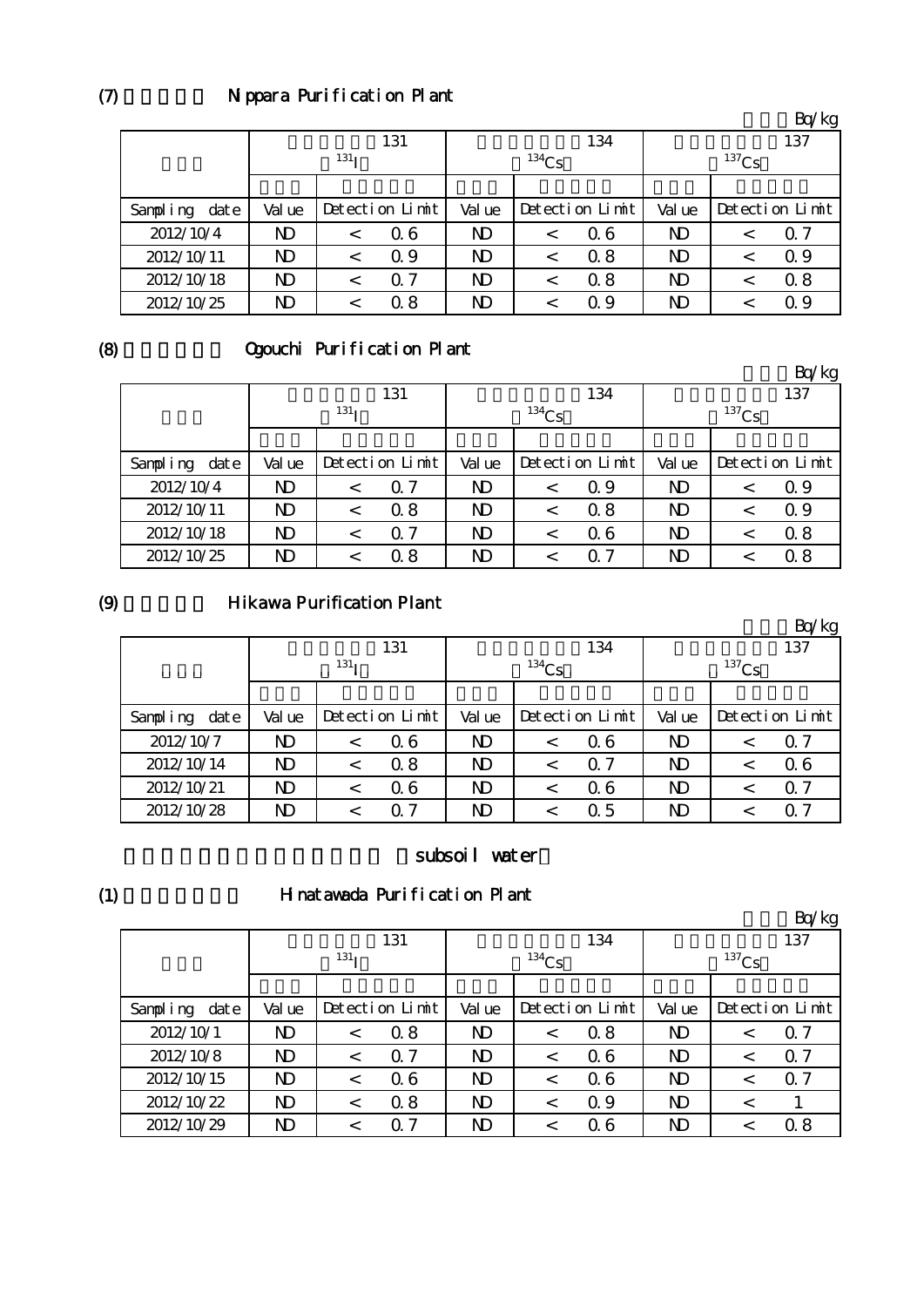## Huramatao Purification Plant

|                  |                |                  |                 |                |          |                 |                |          | Bq/kg           |
|------------------|----------------|------------------|-----------------|----------------|----------|-----------------|----------------|----------|-----------------|
|                  |                |                  | 131             |                |          | 134             |                |          | 137             |
|                  |                | 131 <sub>T</sub> |                 |                | $134$ Cs |                 |                | $137$ Cs |                 |
|                  |                |                  |                 |                |          |                 |                |          |                 |
| Sampling<br>date | Val ue         |                  | Detection Limit | Val ue         |          | Detection Limit | Val ue         |          | Detection Limit |
| 2012/10/1        | ND             | $\lt$            | 7<br>0          | ND.            | $\,<\,$  | Q 9             | ND             | $\,<\,$  | 0.9             |
| 2012/10/8        | ND             | $\,<\,$          | 0.8             | ND             | $\,<\,$  | 0.9             | ND             |          | $\Omega$ 9      |
| 2012/10/15       | ND             | $\lt$            | $\alpha$ 7      | N <sub>D</sub> | $\,<\,$  | Q 9             | ND             | $\,<\,$  | $\Omega$ 9      |
| 2012/10/22       | N <sub>D</sub> | $\,<\,$          | 0.8             | N <sub>D</sub> | $\,<\,$  | Q 9             | N <sub>D</sub> | $\,<\,$  | 08              |
| 2012/10/29       | $\mathbf{D}$   | $\,<\,$          | 0.7             | ND             | $\,<\,$  | 0.8             | $\mathbf{D}$   |          | $\Omega$ 7      |

#### (3)

# Mitakesann Purification Plant

|                  |        |                  |                 |                |         |                 |                |         | Bq/kg           |
|------------------|--------|------------------|-----------------|----------------|---------|-----------------|----------------|---------|-----------------|
|                  |        |                  | 131             |                |         | 134             |                |         | 137             |
|                  |        | 131 <sub>T</sub> |                 | $134$ Cs       |         |                 | $137$ Cs       |         |                 |
|                  |        |                  |                 |                |         |                 |                |         |                 |
| Sampling<br>date | Val ue |                  | Detection Limit | Val ue         |         | Detection Limit | Val ue         |         | Detection Limit |
| 2012/10/1        | N)     | $\,<\,$          | 7<br>Ω          | ND             | $\,<\,$ | $\Omega$ 7      | ND             | $\,<\,$ | 06              |
| 2012/10/8        | ND     | $\lt$            | $\alpha$ 7      | N <sub>D</sub> | $\lt$   | 06              | N <sub>D</sub> | $\,<\,$ | $\alpha$ 7      |
| 2012/10/15       | ND     | $\,<\,$          | 0.8             | N <sub>D</sub> | $\,<\,$ | 06              | N <sub>D</sub> | $\,<\,$ | 08              |
| 2012/10/22       | ND     | $\,<\,$          | 0.9             | N <sub>D</sub> | $\,<\,$ | 0.8             | N <sub>D</sub> | <       | 0.8             |
| 2012/10/29       | ND     | $\,<\,$          | 06              | $\mathbf{D}$   | $\,<\,$ | 06              | N <sub>D</sub> | ✓       | 0.8             |

#### (4)

## Nariki Purification Plant

|                  |                |                  |                 |                |          |                 |                |          | Bq/kg           |
|------------------|----------------|------------------|-----------------|----------------|----------|-----------------|----------------|----------|-----------------|
|                  |                |                  | 131             |                |          | 134             |                |          | 137             |
|                  |                | 131 <sub>T</sub> |                 |                | $134$ Cs |                 |                | $137$ Cs |                 |
|                  |                |                  |                 |                |          |                 |                |          |                 |
| Sampling<br>date | Val ue         |                  | Detection Limit | Val ue         |          | Detection Limit | Val ue         |          | Detection Limit |
| 2012/10/3        | $\mathbf{D}$   |                  | 7<br>$\Omega$   | N <sub>D</sub> | $\,<\,$  | 06              | $\mathbf{D}$   |          | $\Omega$ 7      |
| 2012/10/10       | ND             | $\,<\,$          | 0.8             | N <sub>D</sub> | $\,<\,$  | Q 9             | N <sub>D</sub> | $\,<\,$  |                 |
| 2012/10/17       | N <sub>D</sub> | $\,<\,$          | 0.8             | N <sub>D</sub> | $\,<\,$  | Q 9             | ND             |          | 0.9             |
| 2012/10/24       | $\mathbf{D}$   | $\,<\,$          | 0.9             | N <sub>D</sub> | $\,<\,$  | 0.8             | ND             |          | 0.8             |
| 2012/10/31       | ND             |                  | 0.8             | ND             | $\,<\,$  | 0.9             | ND             |          | 0.8             |

# (5)

## Sawaidaiichi Purification Plant

|                  |              |                  |                 |                |         |                 |                |          | Bq/kg           |  |  |
|------------------|--------------|------------------|-----------------|----------------|---------|-----------------|----------------|----------|-----------------|--|--|
|                  |              |                  | 131             |                |         | 134             |                |          | 137             |  |  |
|                  |              | 131 <sub>T</sub> |                 | $134$ Cs       |         |                 |                | $137$ Cs |                 |  |  |
|                  |              |                  |                 |                |         |                 |                |          |                 |  |  |
| Sampling<br>date | Val ue       |                  | Detection Limit | Val ue         |         | Detection Limit | Val ue         |          | Detection Limit |  |  |
| 2012/10/3        | ND.          | $\,<\,$          | 0.8             | N <sub>D</sub> |         | Q 9             | N <sub>D</sub> |          |                 |  |  |
| 2012/10/10       | ND           | $\,<\,$          | 0.8             | N <sub>D</sub> |         | 0.8             | N <sub>D</sub> |          | Q 9             |  |  |
| 2012/10/17       | ND.          | $\,<\,$          | $\Omega$ 7      | N <sub>D</sub> | $\,<\,$ | 06              | N <sub>D</sub> |          | $\alpha$ 7      |  |  |
| 2012/10/24       | $\mathbf{D}$ | $\,<\,$          | 0.8             | N <sub>D</sub> | $\,<\,$ | 06              | N <sub>D</sub> |          | Q <sub>7</sub>  |  |  |
| 2012/10/31       | ND           | <                | 0.8             | N <sub>D</sub> |         | Q 6             | ND             |          | $\alpha$ 7      |  |  |

 $(2)$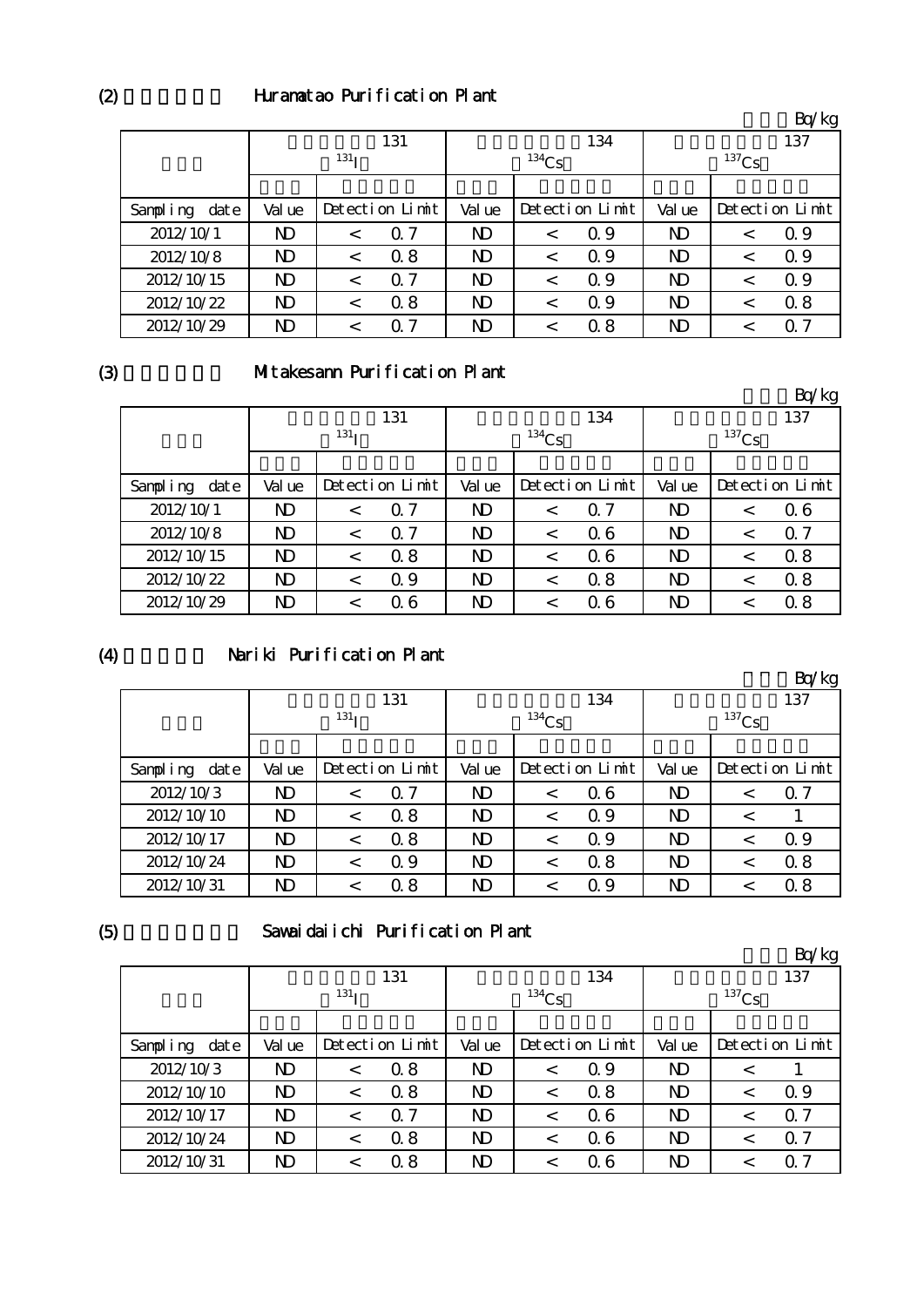## Sawaidaini Purification Plant

|                  |              |                  |                 |                |         |                 |                |         | Bq/kg           |  |
|------------------|--------------|------------------|-----------------|----------------|---------|-----------------|----------------|---------|-----------------|--|
|                  |              |                  | 131             |                |         | 134             |                |         | 137             |  |
|                  |              | 131 <sub>T</sub> |                 | $134$ Cs       |         |                 | $137$ Cs       |         |                 |  |
|                  |              |                  |                 |                |         |                 |                |         |                 |  |
| Sampling<br>date | Val ue       |                  | Detection Limit | Val ue         |         | Detection Limit | Val ue         |         | Detection Limit |  |
| 2012/10/3        | ND           |                  | 0.8             | ND.            | $\,<\,$ | Q 9             | N <sub>D</sub> |         | 0.9             |  |
| 2012/10/10       | ND           | $\,<\,$          | 0.8             | N <sub>D</sub> | $\lt$   | 0.8             | N <sub>D</sub> | $\,<\,$ |                 |  |
| 2012/10/17       | $\mathbf{D}$ | $\,<\,$          | 06              | N <sub>D</sub> | <       | 0.8             | N <sub>D</sub> |         | 0.9             |  |
| 2012/10/24       | ND           | $\,<\,$          | $\alpha$ 7      | ND.            | $\,<\,$ | 0.8             | ND             |         | $\Omega$ 9      |  |
| 2012/10/31       | ND           |                  | 0.8             | ND             | $\,<\,$ | 0.8             | N <sub>D</sub> |         | 0.8             |  |

#### $(7)$

## Takatsuki Purification Plant

|                  |              |                  |                 |                |                 |            |                |  | Bq/kg           |
|------------------|--------------|------------------|-----------------|----------------|-----------------|------------|----------------|--|-----------------|
|                  |              |                  | 131             |                |                 | 134        |                |  | 137             |
|                  |              | 131 <sub>T</sub> |                 |                | $134$ Cs        |            | $137$ Cs       |  |                 |
|                  |              |                  |                 |                |                 |            |                |  |                 |
| Sampling<br>date | Val ue       |                  | Detection Limit |                | Detection Limit |            | Val ue         |  | Detection Limit |
| 2012/10/7        | $\mathbf{D}$ | $\,<\,$          | $\alpha$ 7      | ND             | $\,<\,$         | $\alpha$ 7 | ND             |  | $\alpha$ 7      |
| 2012/10/14       | $\mathbf{D}$ | $\,<\,$          | 0.8             | N <sub>D</sub> | $\,<\,$         | $\Omega$ 9 | ND             |  | 0.9             |
| 2012/10/21       | $\mathbf{D}$ |                  | 0.8             | ND.            | $\,<\,$         | 0.8        | N <sub>D</sub> |  | $\Omega$ 9      |
| 2012/10/28       | $\mathbf{D}$ |                  | 0.8             | N)             |                 | 0. 7       | ND             |  | 0.9             |

#### (6)

# Chigasedaini Purification Plant

|                  |                         |                  |                 |                |          |                 |                |  | Bq/kg           |
|------------------|-------------------------|------------------|-----------------|----------------|----------|-----------------|----------------|--|-----------------|
|                  |                         |                  | 131             |                |          | 134             |                |  | 137             |
|                  |                         | 131 <sub>T</sub> |                 |                | $134$ Cs |                 | $137$ Cs       |  |                 |
|                  |                         |                  |                 |                |          |                 |                |  |                 |
| date<br>Sampling | Val ue                  |                  | Detection Limit | Val ue         |          | Detection Limit | Val ue         |  | Detection Limit |
| 2012/10/7        | $\mathbf{D}$            |                  | 0.8             | $\mathbf{D}$   | $\,<\,$  | $\Omega$ 7      | N <sub>D</sub> |  | $\Omega$ 9      |
| 2012/10/14       | ND                      |                  | $\Omega$ 7      | ND.            | $\,<\,$  | $\Omega$ 7      | ND             |  | 0.8             |
| 2012/10/21       | ND                      |                  | 0.8             | N <sub>D</sub> | $\,<\,$  | Q 9             | N)             |  | 0.9             |
| 2012/10/28       | $\overline{\mathrm{D}}$ |                  | 0.8             | ND             |          | 0.8             | $\mathbf{D}$   |  | Q 7             |

## shallow well

#### (1)

# Kamiishihara Purification Plant

|                      |                |                  |                 |              |          |                 |                |          | Bq/kg           |
|----------------------|----------------|------------------|-----------------|--------------|----------|-----------------|----------------|----------|-----------------|
|                      |                |                  | 131             |              |          | 134             | 137            |          |                 |
|                      |                | 131 <sub>T</sub> |                 |              | $134$ Cs |                 |                | $137$ Cs |                 |
|                      |                |                  |                 |              |          |                 |                |          |                 |
| Sampling<br>$\det e$ | Val ue         |                  | Detection Limit | Val ue       |          | Detection Limit | Val ue         |          | Detection Limit |
| 2012/10/3            | N <sub>D</sub> | $\,<\,$          | $\alpha$ 8      | ND.          | $\,<\,$  | $\alpha$ 7      | ND             |          | $\alpha$ 7      |
| 2012/10/10           | $\mathbf{D}$   |                  | $\alpha$ 7      | ND.          | $\,<\,$  | 0.9             | ND             |          | 0.8             |
| 2012/10/17           | ND             | $\,<\,$          | $\alpha$ 7      | $\mathbf{D}$ | $\,<\,$  | $\Omega$ 7      | N <sub>D</sub> |          | $\Omega$ 9      |
| 2012/10/24           | N <sub>D</sub> |                  | 0.8             | $\mathbf{D}$ | <        | $\Omega$ 7      | N <sub>D</sub> |          | 0.8             |
| 2012/10/31           | ND             |                  | 7<br>O          | N)           |          | 07              | ND             |          | 0.8             |

(6)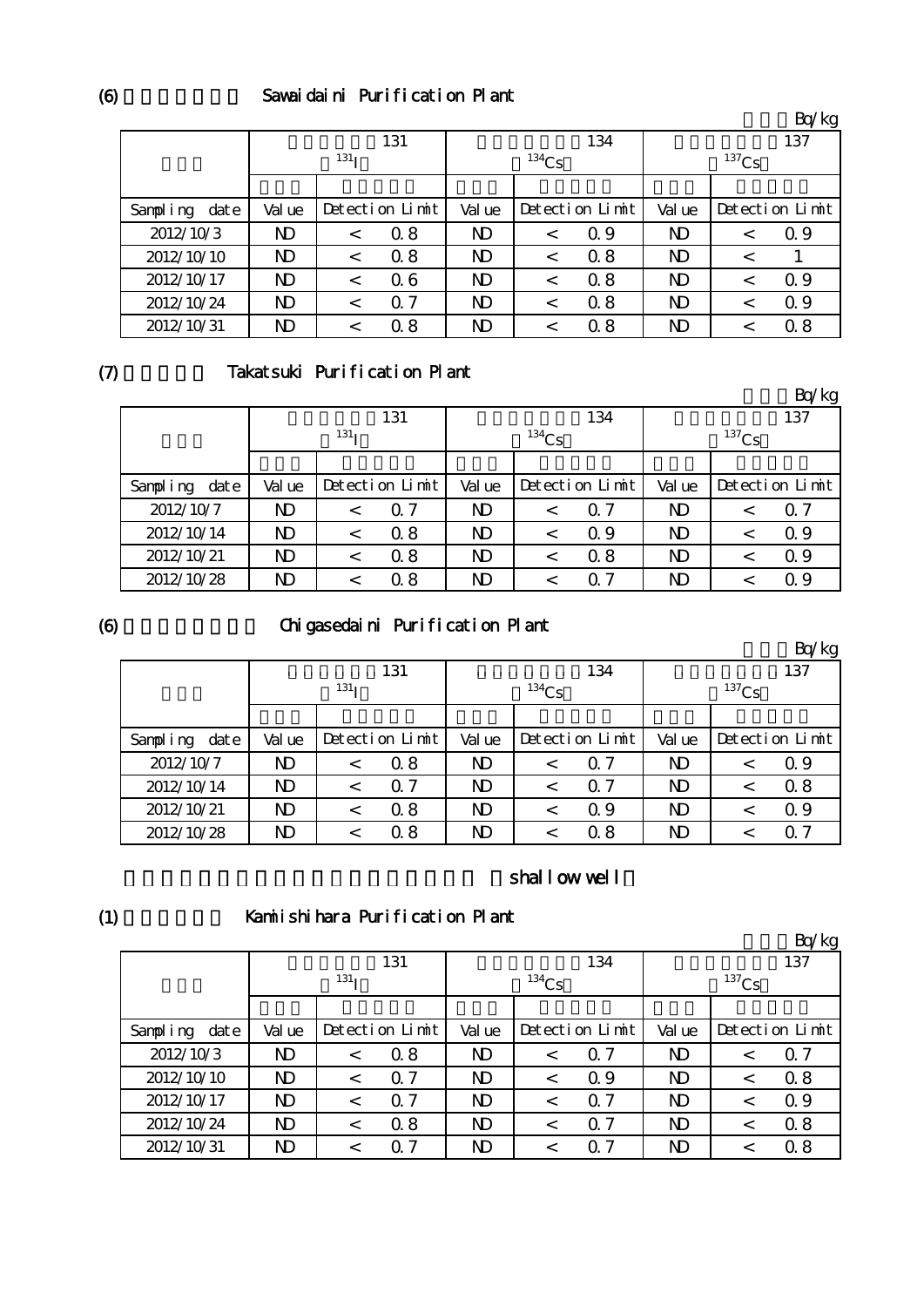## Suginami Purification Plant

|                  |                         |                  |                 |                |          |                 |                         |   | Bq/kg           |
|------------------|-------------------------|------------------|-----------------|----------------|----------|-----------------|-------------------------|---|-----------------|
|                  |                         |                  | 131             |                |          | 134             | 137                     |   |                 |
|                  |                         | 131 <sub>T</sub> |                 |                | $134$ Cs |                 | $137$ Cs                |   |                 |
|                  |                         |                  |                 |                |          |                 |                         |   |                 |
| Sampling<br>date | Val ue                  |                  | Detection Limit |                |          | Detection Limit | Val ue                  |   | Detection Limit |
| 2012/10/4        | ND                      |                  | $\Omega$ 7      | N <sub>D</sub> | <        | $\Omega$ 7      | ND                      |   | 0.8             |
| 2012/10/11       | ND                      |                  | 0.9             | ND             | $\,<\,$  | 0.9             | ND                      |   | 0.9             |
| 2012/10/18       | ND                      | $\,<\,$          | 0.8             | N <sub>D</sub> | $\,<\,$  | 06              | ND                      | < | Q <sub>7</sub>  |
| 2012/10/25       | $\overline{\mathrm{D}}$ |                  | 7<br>Ω.         | ND             | <        | 07              | $\overline{\mathsf{D}}$ |   | $\Omega$ 9      |

#### (3)

## Kamiyotsugi Purification Plant

|                  |                |                  |                 |              |          |                 |                |     | Bq/kg           |
|------------------|----------------|------------------|-----------------|--------------|----------|-----------------|----------------|-----|-----------------|
|                  |                |                  | 131             |              |          | 134             |                | 137 |                 |
|                  |                | 131 <sub>T</sub> |                 |              | $134$ Cs |                 | $137$ Cs       |     |                 |
|                  |                |                  |                 |              |          |                 |                |     |                 |
| Sampling<br>date | Val ue         |                  | Detection Limit | Val ue       |          | Detection Limit | Val ue         |     | Detection Limit |
| 2012/10/7        | N <sub>D</sub> | $\,<\,$          | 0.8             | $\mathbf{D}$ | $\,<\,$  | 0.8             | N <sub>D</sub> |     | $\Omega$ 9      |
| 2012/10/14       | ND             | $\,<\,$          | 0.8             | $\mathbf{D}$ | $\,<\,$  | 06              | N <sub>D</sub> |     | 0.7             |
| 2012/10/21       | ND             | $\,<\,$          | $\Omega$ 9      | $\mathbf{D}$ | $\,<\,$  | Q 9             | N <sub>D</sub> |     | $\Omega$ 9      |
| 2012/10/28       | ND             |                  | 0.8             | $\mathbf{D}$ |          | 0.5             | N)             |     | $\Omega$ 9      |

#### 2

the state  $\mathbf n$  -axis in the state  $\mathbf n$  -axis in the state  $\mathbf n$ 

Source water in taken form deep well: Test mostly once a month

#### $(1)$

## Kamirenjyaku Purification Plant

|                  |        |                  |                 |              |          |                 |        |            | Bq/kg           |  |
|------------------|--------|------------------|-----------------|--------------|----------|-----------------|--------|------------|-----------------|--|
|                  |        |                  | 131             |              |          | 134             |        |            | 137             |  |
|                  |        | 131 <sub>T</sub> |                 |              | $134C_S$ |                 |        | $^{137}Cs$ |                 |  |
|                  |        |                  |                 |              |          |                 |        |            |                 |  |
| date<br>Sampling | Val ue |                  | Detection Limit | Val ue       |          | Detection Limit | Val ue |            | Detection Limit |  |
| 2012/10/1        | ND     |                  | 0.8             | $\mathbf{D}$ |          | Q 7             | ND     |            | Q 9             |  |
| 2012/10/29       | ND     |                  | Q 6             | ND           |          | 0 8             | ND     |            | $\Omega$ 8      |  |

# $(2)$

#### Mitakashinkawa Purification Plant

単位:Bq/kg

|                  | 131              |                      |     |        |  | 134             | 137                     |  |                 |  |
|------------------|------------------|----------------------|-----|--------|--|-----------------|-------------------------|--|-----------------|--|
|                  | 131 <sub>T</sub> |                      |     | 134Cs  |  |                 | $^{137}Cs$              |  |                 |  |
|                  |                  |                      |     |        |  |                 |                         |  |                 |  |
| date<br>Sampling | Val ue           | $Detecti$ on $Limit$ |     | Val ue |  | Detection Limit | Val ue                  |  | Detection Limit |  |
| 2012/10/1        | ND               |                      | 0.8 | ND     |  | 0.8             | $\overline{\mathsf{D}}$ |  | Q 9             |  |
| 2012/10/29       | ND               |                      | Q 8 | ND     |  | ი 7             | ND                      |  | 06              |  |

 $(2)$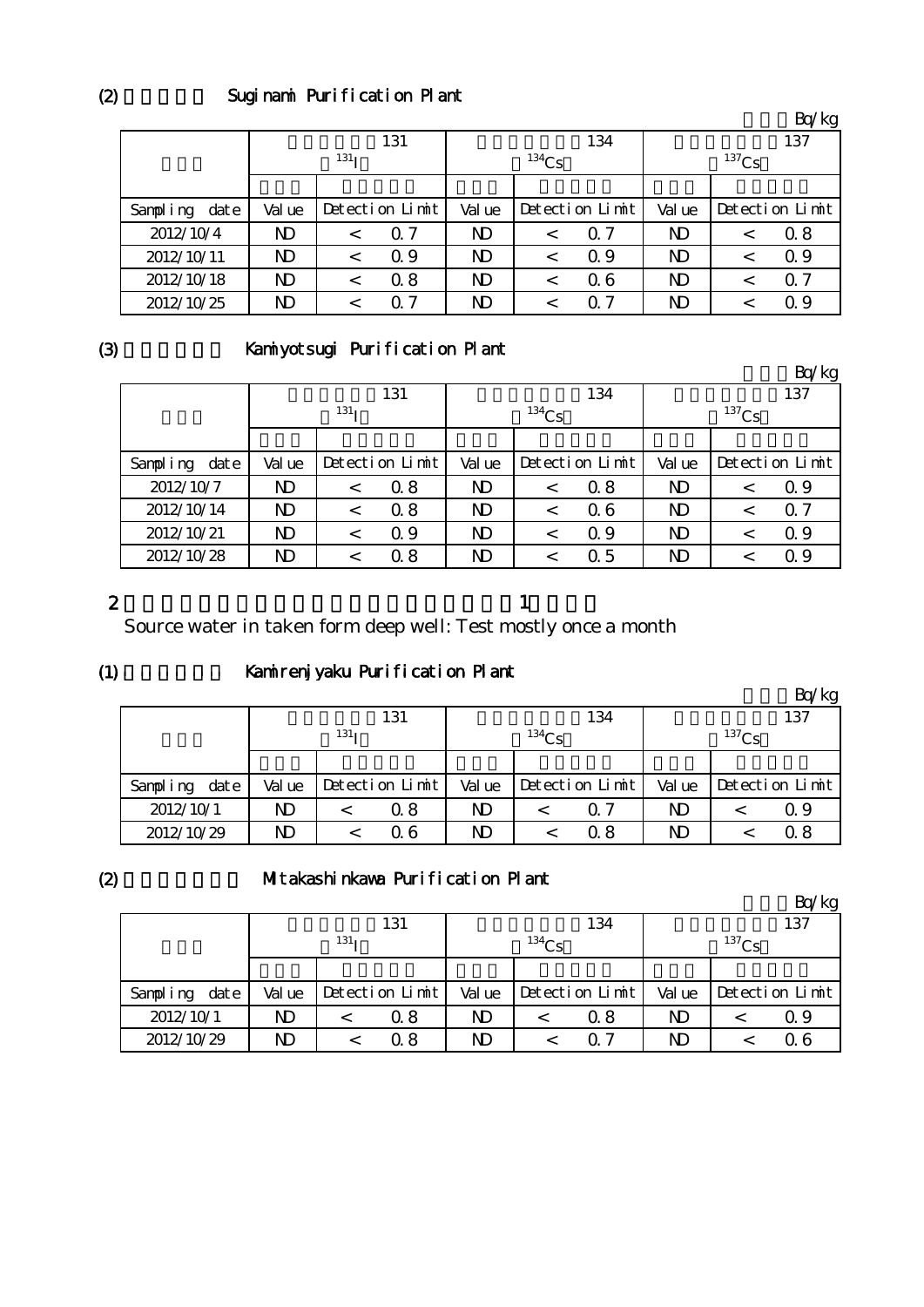|                  |        |                  |                 |        |          |                 |        |          | Bq/kg           |  |  |
|------------------|--------|------------------|-----------------|--------|----------|-----------------|--------|----------|-----------------|--|--|
|                  |        |                  | 131             |        |          | 134             |        |          | 137             |  |  |
|                  |        | 131 <sub>T</sub> |                 |        | $134$ Cs |                 |        | $137$ Cs |                 |  |  |
|                  |        |                  |                 |        |          |                 |        |          |                 |  |  |
| Sampling<br>date | Val ue |                  | Detection Limit | Val ue |          | Detection Limit | Val ue |          | Detection Limit |  |  |
| 2012/10/2        | ND     |                  | 0.8             | ND.    |          | Q 8             | ND     |          | Q 9             |  |  |
| 2012/10/30       | ND     |                  | ∩ 7             | ND     |          | 0 6             | ND     |          | O 7             |  |  |

(4)

# Fuchuminamicho Purification Plant

|                      |              |                  |                 |        |          |                 |        |          | Bq/kg           |  |
|----------------------|--------------|------------------|-----------------|--------|----------|-----------------|--------|----------|-----------------|--|
|                      |              |                  | 131             |        |          | 134             |        |          | 137             |  |
|                      |              | 131 <sub>T</sub> |                 |        | $134$ Cs |                 |        | $137$ Cs |                 |  |
|                      |              |                  |                 |        |          |                 |        |          |                 |  |
| $\det e$<br>Sampling | Val ue       |                  | Detection Limit | Val ue |          | Detection Limit | Val ue |          | Detection Limit |  |
| 2012/10/2            | $\mathbf{D}$ |                  | 0.7             | ND     |          | 06              | ND     |          | 0.8             |  |
| 2012/10/30           | ND           |                  | 0.8             | ND     |          | ∩ 7             | ND     |          | 0.8             |  |

(5)

# Jindaiji Purification Plant

|               |        |                  |                 |         |          |                 |        |            | Bq/kg           |  |
|---------------|--------|------------------|-----------------|---------|----------|-----------------|--------|------------|-----------------|--|
|               |        |                  | 131             |         |          | 134             |        |            | 137             |  |
|               |        | 131 <sub>T</sub> |                 |         | $134$ Cs |                 |        | $^{137}Cs$ |                 |  |
|               |        |                  |                 |         |          |                 |        |            |                 |  |
| Sampling date | Val ue |                  | Detection Limit | Val ue  |          | Detection Limit | Val ue |            | Detection Limit |  |
| 2012/10/3     | ND     |                  | 06              | ND      |          | ი 7             | ND     |            | 0.8             |  |
| 2012/10/31    | N      |                  | O 7             | $\rm N$ |          | O 7             | N      |            | $\alpha$ 8      |  |

(6)

## Hussamusashinodai Purification Plant

|                  |        |                  |                 |        |            |                 |        |             | Bq/kg           |  |
|------------------|--------|------------------|-----------------|--------|------------|-----------------|--------|-------------|-----------------|--|
|                  |        |                  | 131             |        |            | 134             |        |             | 137             |  |
|                  |        | 131 <sub>T</sub> |                 |        | $^{134}Cs$ |                 |        | $^{137}$ Cs |                 |  |
|                  |        |                  |                 |        |            |                 |        |             |                 |  |
| date<br>Sampling | Val ue |                  | Detection Limit | Val ue |            | Detection Limit | Val ue |             | Detection Limit |  |
| 2012/10/3        | ND     |                  | Q 9             | ND     |            | 0.8             | ND     |             | Q 8             |  |
| 2012/10/31       | ND     |                  | 08              | ND     |            | ი 7             | ND     |             | Q 9             |  |

#### $(7)$ Kamikitadai Purification Plant

|               |        |                  |        |                   |        | $\alpha$ /kg      |
|---------------|--------|------------------|--------|-------------------|--------|-------------------|
|               |        | 131              |        | 134               |        | 137               |
|               |        | 131 <sub>T</sub> |        | 134C <sub>c</sub> |        | 137C <sub>g</sub> |
|               |        |                  |        |                   |        |                   |
| Sampling date | Val ue | Detection Limit  | Val ue | Detection Limit   | Val ue | Detection Limit   |
| 2012/10/4     | ND     | ∩ 7              | ND     | <u>07</u>         | ND     |                   |

(3)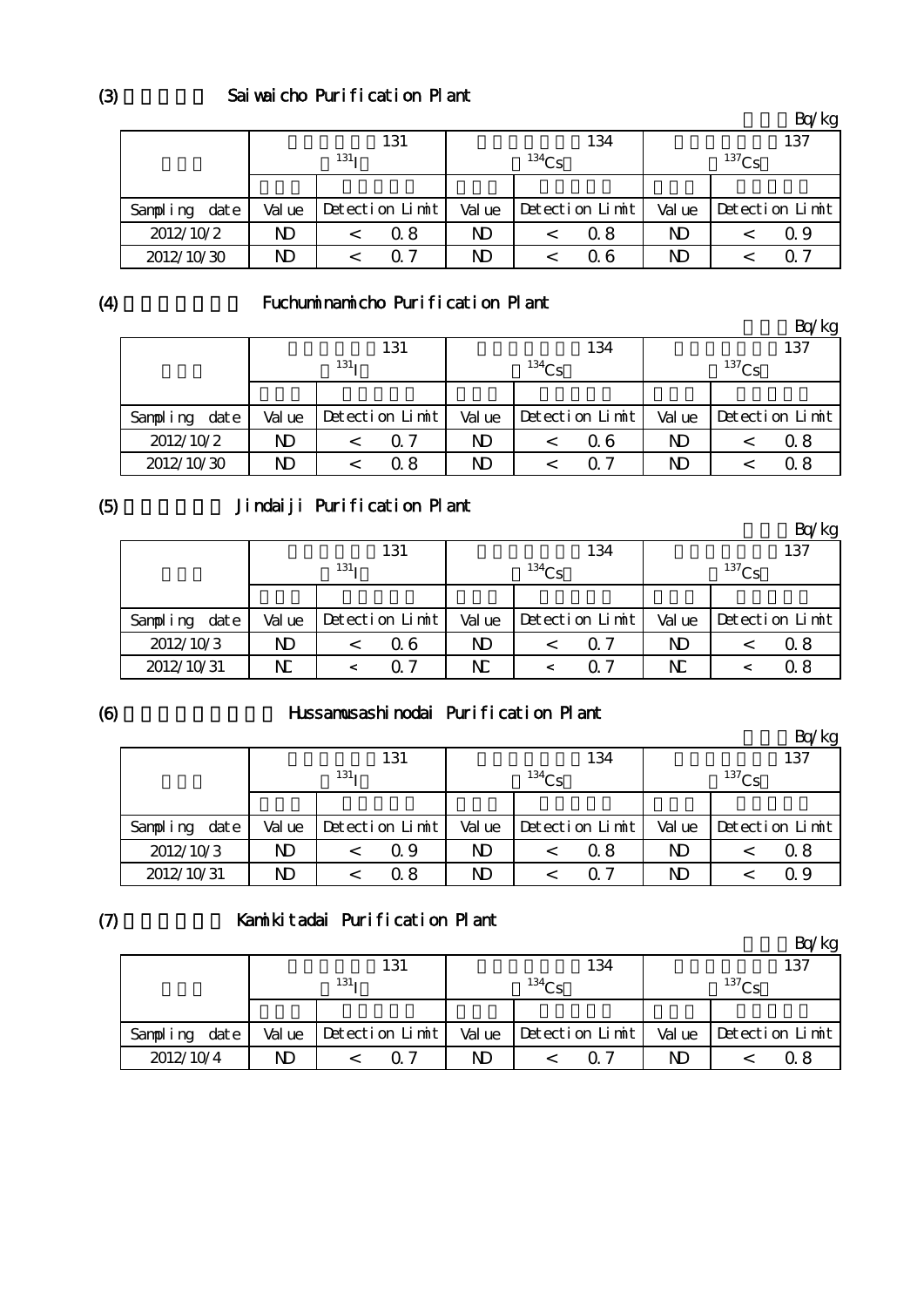|               |        | 131                  |    | 134                   | 137               |                       |  |
|---------------|--------|----------------------|----|-----------------------|-------------------|-----------------------|--|
|               |        | $131_1$              |    | 134C <sub>c</sub>     | 137C <sub>c</sub> |                       |  |
|               |        |                      |    |                       |                   |                       |  |
| Sampling date | Val ue | $Detecti$ on $Limit$ |    | Value Detection Limit |                   | Value Detection Limit |  |
| 2012/10/4     | ND     | Q 8                  | ND | ר ה                   | ND                | O 9                   |  |

(9)

(8)

# Kajino Purification Plant

|           | . .  |                  |     |                 |                         |     |                 |             |     | Bq/kg           |  |
|-----------|------|------------------|-----|-----------------|-------------------------|-----|-----------------|-------------|-----|-----------------|--|
|           |      |                  | 131 |                 |                         | 134 |                 |             | 137 |                 |  |
|           |      | 131 <sub>T</sub> |     |                 | 134C <sub>c</sub>       |     |                 | $137C_S$    |     |                 |  |
|           |      |                  |     |                 |                         |     |                 |             |     |                 |  |
| Sampling  | date | Val ue           |     | Detection Limit | Val ue                  |     | Detection Limit | Val ue      |     | Detection Limit |  |
| 2012/10/7 |      | ND               |     | Q 9             | $\overline{\mathsf{D}}$ |     | 0. 7            | $\mathbf M$ |     | 09              |  |

#### (10)

## Shibasaki Purification Plant

|               |        |                      |        |                 |                         | Bq/kg           |  |
|---------------|--------|----------------------|--------|-----------------|-------------------------|-----------------|--|
|               |        | 131                  |        | 134             |                         | 137             |  |
|               |        | 131 <sub>T</sub>     |        | $134$ Cs        | $^{137}Cs$              |                 |  |
|               |        |                      |        |                 |                         |                 |  |
| Sampling date | Val ue | $Detecti$ on $Limit$ | Val ue | Detection Limit | Val ue                  | Detection Limit |  |
| 2012/10/8     | ND     | 0 8                  | ND     | 0.8             | $\overline{\mathsf{D}}$ | Q 9             |  |

## (11)

# Nishitokyosakaecho Purification Plant

|           |      |        |                  |                 |        |                   |                 |        |                   | Bq/kg           |
|-----------|------|--------|------------------|-----------------|--------|-------------------|-----------------|--------|-------------------|-----------------|
|           |      |        |                  | 131             |        |                   | 134             |        |                   | 137             |
|           |      |        | 131 <sub>T</sub> |                 |        | 134C <sub>c</sub> |                 |        | 137C <sub>c</sub> |                 |
|           |      |        |                  |                 |        |                   |                 |        |                   |                 |
| Sampling  | date | Val ue |                  | Detection Limit | Val ue |                   | Detection Limit | Val ue |                   | Detection Limit |
| 2012/10/8 |      | ND     |                  | Q 9             | ND     |                   | 0 7             | ND     |                   | Q 9             |

## (12)

#### Shibakubo Purification Plant

|                  |        |                  |        |                   |        | Bq/kg           |  |
|------------------|--------|------------------|--------|-------------------|--------|-----------------|--|
|                  |        | 131              |        | 134               | 137    |                 |  |
|                  |        | 131 <sub>T</sub> |        | 134C <sub>c</sub> |        | $^{137}$ Cs     |  |
|                  |        |                  |        |                   |        |                 |  |
| date<br>Sampling | Val ue | Detection Limit  | Val ue | Detection Limit   | Val ue | Detection Limit |  |
| 2012/10/9        | ND     | Q 8              | ND     | 0. 7              | ND     | Ω8              |  |

#### (13)

# Hoyacho Purification Plant

|               | . .    |                  |        |                 |        | 'kg               |
|---------------|--------|------------------|--------|-----------------|--------|-------------------|
|               |        | 131              |        | 134             |        | 137               |
|               |        | 131 <sub>T</sub> |        | $134C_S$        |        | 137C <sub>S</sub> |
|               |        |                  |        |                 |        |                   |
| Sampling date | Val ue | Detection Limit  | Val ue | Detection Limit | Val ue | Detection Limit   |
| 2012/10/9     | ND     | Ω8               | ND     | 0 8             | ND     | 0.8               |

 $Rn/kg$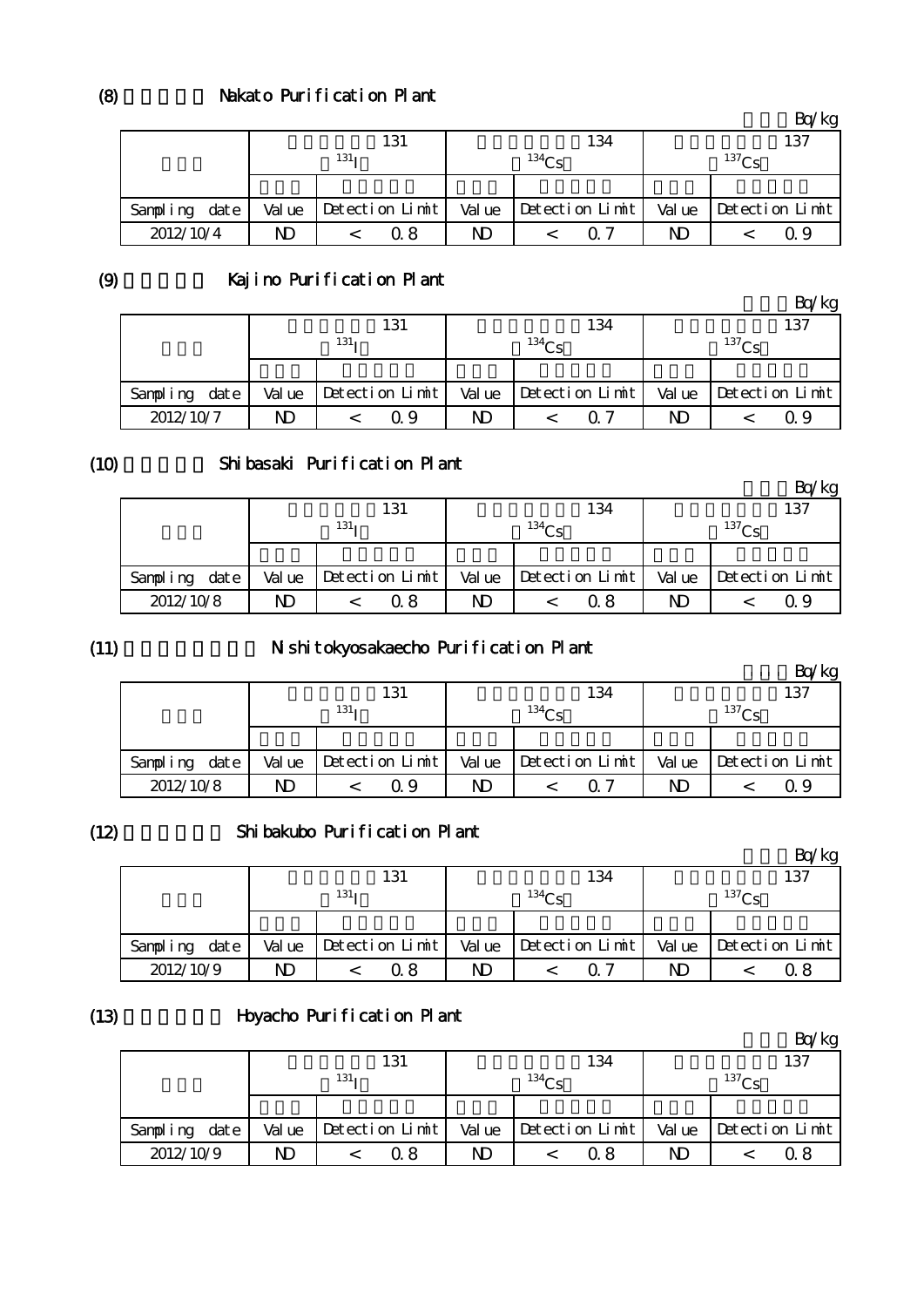# Kokubunjikitamachidaini Purification Plant

|               |        |                  |        |                   |        | Bq/kg           |
|---------------|--------|------------------|--------|-------------------|--------|-----------------|
|               |        | 131              |        | 134               |        | 137             |
|               |        | 131 <sub>T</sub> |        | 134C <sub>c</sub> |        | $^{137}Cs$      |
|               |        |                  |        |                   |        |                 |
| Sampling date | Val ue | Detection Limit  | Val ue | Detection Limit   | Val ue | Detection Limit |
| 2012/10/10    | ND     | Q 6              | ND     | O 4               | ND     | Q 6             |

(15)

## H gashikoigakubo Purification Plant

|            |      | . .              | . . |                      |        |          |                 |             |             | Bq/kg           |  |
|------------|------|------------------|-----|----------------------|--------|----------|-----------------|-------------|-------------|-----------------|--|
|            |      | 131              |     |                      |        | 134      |                 |             | 137         |                 |  |
|            |      | 131 <sub>T</sub> |     |                      |        | $134C_S$ |                 |             | $^{137}$ Cs |                 |  |
|            |      |                  |     |                      |        |          |                 |             |             |                 |  |
| Sampling   | date | Val ue           |     | $Detecti$ on $Limit$ | Val ue |          | Detection Limit | Val ue      |             | Detection Limit |  |
| 2012/10/10 |      | ND               |     | 0 7                  | ND     |          | Q 6             | $\mathbf M$ |             | 0 8             |  |

#### (16) Omaru Purification Plant

|               |        |                  |                 |        |                   |                 |        |          | Bq/kg           |  |
|---------------|--------|------------------|-----------------|--------|-------------------|-----------------|--------|----------|-----------------|--|
|               |        | 131              |                 |        |                   | 134             | 137    |          |                 |  |
|               |        | 131 <sub>T</sub> |                 |        | 134C <sub>c</sub> |                 |        | $137C_S$ |                 |  |
|               |        |                  |                 |        |                   |                 |        |          |                 |  |
| Sampling date | Val ue |                  | Detection Limit | Val ue |                   | Detection Limit | Val ue |          | Detection Limit |  |
| 2012/10/11    | ND     |                  | $\sqrt{7}$      | ND     |                   |                 | ND     |          | $\Omega$        |  |

#### $(17)$ Sakahama Purification Plant

|               |        |                  |                 |        |            |                 |        |             | Bq/kg           |  |
|---------------|--------|------------------|-----------------|--------|------------|-----------------|--------|-------------|-----------------|--|
|               | 131    |                  |                 | 134    |            |                 |        | 137         |                 |  |
|               |        | 131 <sub>T</sub> |                 |        | $^{134}Cs$ |                 |        | $^{137}$ Cs |                 |  |
|               |        |                  |                 |        |            |                 |        |             |                 |  |
| Sampling date | Val ue |                  | Detection Limit | Val ue |            | Detection Limit | Val ue |             | Detection Limit |  |
| 2012/10/11    | ND     |                  | ∩ 7             | ND.    |            | Q 5             | ND     |             | 0.8             |  |

## (18)

## Senkawa Purification Plant

|               |                         |                 |        |                 |             | Bq/kg           |  |
|---------------|-------------------------|-----------------|--------|-----------------|-------------|-----------------|--|
|               |                         | 131             |        | 134             | 137         |                 |  |
|               |                         | $131_1$         |        | 134Cs           | $^{137}$ Cs |                 |  |
|               |                         |                 |        |                 |             |                 |  |
| Sampling date | Val ue                  | Detection Limit | Val ue | Detection Limit | Val ue      | Detection Limit |  |
| 2012/10/14    | $\overline{\mathsf{D}}$ | 06              | ND     | Q 6             | ND          | Q 8             |  |

#### (19) Misawa Purification Plant

|               |        |                  |        |                 |             | Bq/kg           |  |  |
|---------------|--------|------------------|--------|-----------------|-------------|-----------------|--|--|
|               |        | 131              |        | 134             |             | 137             |  |  |
|               |        | 131 <sub>T</sub> |        | $134C_S$        | $^{137}$ Cs |                 |  |  |
|               |        |                  |        |                 |             |                 |  |  |
| Sampling date | Val ue | Detection Limit  | Val ue | Detection Limit | Val ue      | Detection Limit |  |  |
| 2012/10/14    | ND     | Q 8              | ND     | 07              | ND          | Ω9              |  |  |

 $(14)$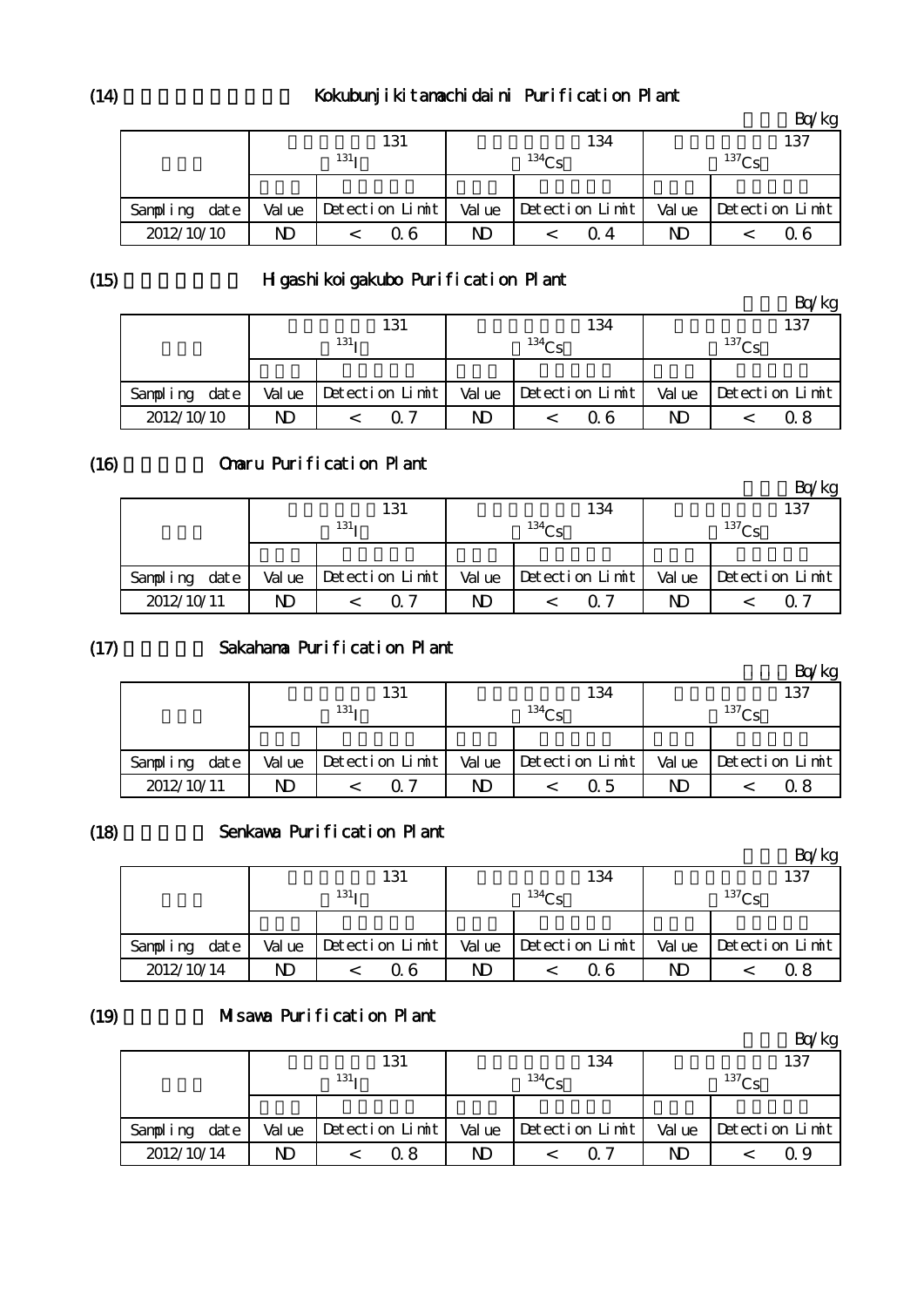|               |        | 131             |        | 134               | ⊸ ∼െ<br>137 |                       |  |
|---------------|--------|-----------------|--------|-------------------|-------------|-----------------------|--|
|               |        | $131_1$         |        | 134C <sub>c</sub> | $^{137}$ Cs |                       |  |
|               |        |                 |        |                   |             |                       |  |
| Sampling date | Val ue | Detection Limit | Val ue | Detection Limit   |             | Value Detection Limit |  |
| 2012/10/15    | ND     | Q 9             | ND     | Q 9               | ND          | Q 9                   |  |

(21)

 $(20)$ 

## Kunitachinaka Purification Plant

|            |      |                  |  |                      |          |  |                 |             |     | Bq/kg           |  |
|------------|------|------------------|--|----------------------|----------|--|-----------------|-------------|-----|-----------------|--|
|            |      |                  |  | 131                  | 134      |  |                 |             | 137 |                 |  |
|            |      | 131 <sub>T</sub> |  |                      | $134C_S$ |  |                 | $^{137}$ Cs |     |                 |  |
|            |      |                  |  |                      |          |  |                 |             |     |                 |  |
| Sampling   | date | Val ue           |  | $Detecti$ on $Limit$ | Val ue   |  | Detection Limit | Val ue      |     | Detection Limit |  |
| 2012/10/15 |      | ND               |  | $\Omega$ 7           | ND       |  | 0 6             | ND          |     | ( ) '           |  |

(22)

## Takinosawa Purification Plant

|                  |                  |  |                      |                   |  |                 |              |  | Bq/kg           |
|------------------|------------------|--|----------------------|-------------------|--|-----------------|--------------|--|-----------------|
|                  |                  |  | 131                  |                   |  | 134             | 137          |  |                 |
|                  | 131 <sub>T</sub> |  |                      | 134C <sub>c</sub> |  |                 | 137Cs        |  |                 |
|                  |                  |  |                      |                   |  |                 |              |  |                 |
| Sampling<br>date | Val ue           |  | $Detecti$ on $Limit$ | Val ue            |  | Detection Limit | Val ue       |  | Detection Limit |
| 2012/10/16       | N)               |  | Q 9                  | ND                |  | ი 9             | $\mathbf{D}$ |  | 0. 7            |

#### (23)

#### Haramachida Purification Plant

|            |      |        |                  |                 |        |                   |                 |              |             | Bq/kg           |  |
|------------|------|--------|------------------|-----------------|--------|-------------------|-----------------|--------------|-------------|-----------------|--|
|            |      |        |                  | 131             |        |                   | 134             |              |             | 137             |  |
|            |      |        | 131 <sub>T</sub> |                 |        | 134C <sub>c</sub> |                 |              | $^{137}$ Cs |                 |  |
|            |      |        |                  |                 |        |                   |                 |              |             |                 |  |
| Sampling   | date | Val ue |                  | Detection Limit | Val ue |                   | Detection Limit | Val ue       |             | Detection Limit |  |
| 2012/10/16 |      | ND     |                  | 06              | ND     |                   | 0 6             | $\mathbf{D}$ |             | 0 8             |  |

#### (24)

# Sakuragaoka Purification Plant

|               |              |                  |        |                 |             | Bq/kg           |  |
|---------------|--------------|------------------|--------|-----------------|-------------|-----------------|--|
|               |              | 131              |        | 134             | 137         |                 |  |
|               |              | 131 <sub>T</sub> |        | 134Cs           | $^{137}$ Cs |                 |  |
|               |              |                  |        |                 |             |                 |  |
| Sampling date | Val ue       | Detection Limit  | Val ue | Detection Limit | Val ue      | Detection Limit |  |
| 2012/10/17    | $\mathbf{D}$ | 0.8              | ND     | 0. 8            | ND          | Q 9             |  |

#### (25)

# Noduta Purification Plant

|               |        |                  |    |                               |                         | 'Kg<br>ÞО       |  |
|---------------|--------|------------------|----|-------------------------------|-------------------------|-----------------|--|
|               |        | 131              |    | 134                           | 137                     |                 |  |
|               |        | 131 <sub>T</sub> |    | $134C_S$                      | $^{137}$ Cs             |                 |  |
|               |        |                  |    |                               |                         |                 |  |
| Sampling date | Val ue | Detection Limit  |    | Value $\vert$ Detection Limit | Val ue                  | Detection Limit |  |
| 2012/10/17    | N)     | า 7              | ND | 0.8                           | $\overline{\mathbf{D}}$ | 0 8             |  |

 $Rn/kg$ 

 $D_{\alpha}/l_{\alpha\alpha}$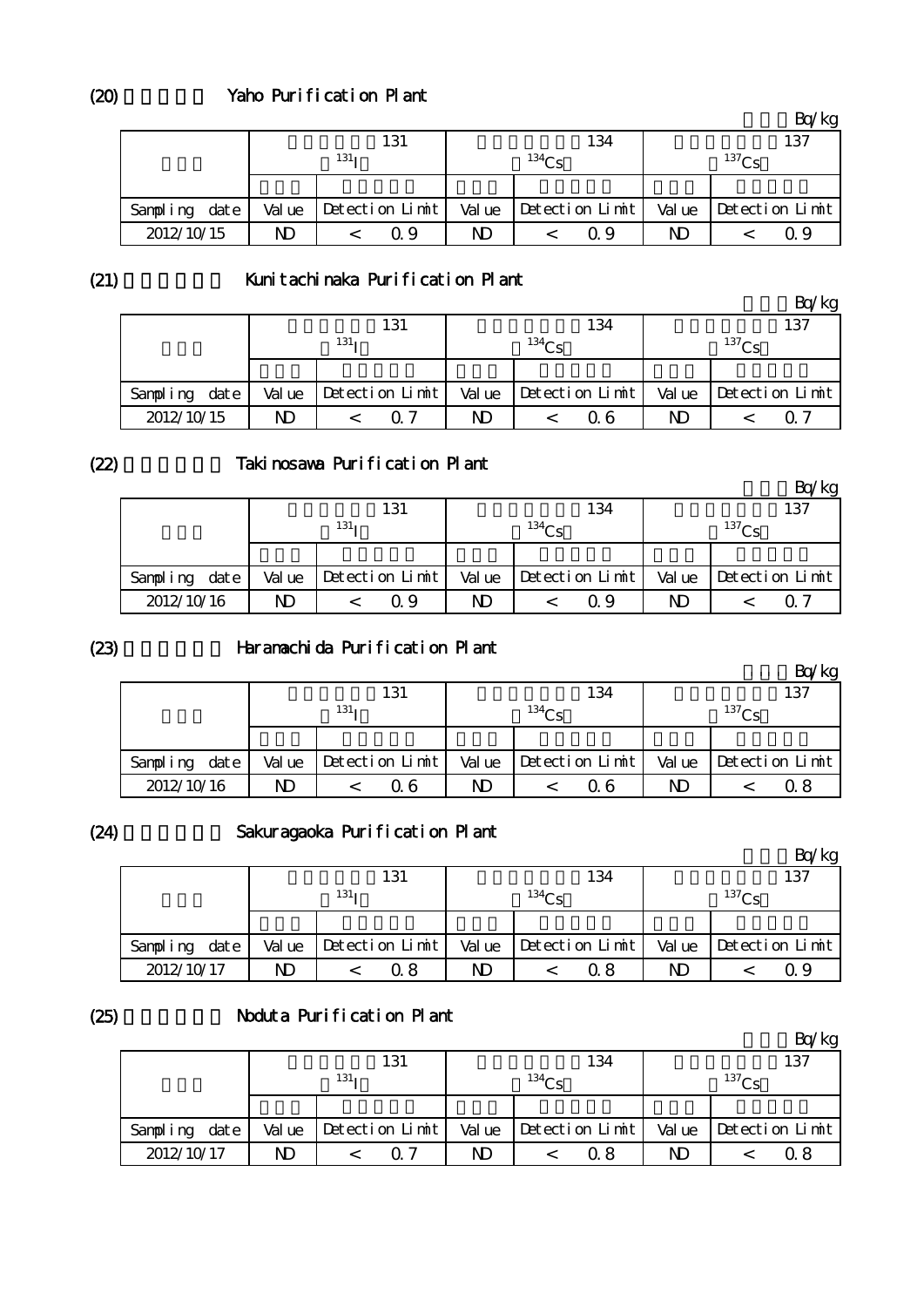|               |        | 131               |        | 134               | -77<br>137  |                                |  |
|---------------|--------|-------------------|--------|-------------------|-------------|--------------------------------|--|
|               |        | $131_1$           |        | 134C <sub>c</sub> | $^{137}$ Cs |                                |  |
|               |        |                   |        |                   |             |                                |  |
| Sampling date | Val ue | $Petection$ Limit | Val ue | Detection Limit   |             | Value $\Delta$ betection Limit |  |
| 2012/10/18    | ND     | 0.8               | ND     | ∩ 7               | ND          | O 9                            |  |

 $(27)$ 

(26)

# Minamidaira Purification Plant

|            |      |                  |  |                 |                   |  |                 |             |                 | Bq/kg |
|------------|------|------------------|--|-----------------|-------------------|--|-----------------|-------------|-----------------|-------|
|            |      |                  |  | 131             |                   |  | 134             | 137         |                 |       |
|            |      | 131 <sub>T</sub> |  |                 | 134C <sub>c</sub> |  |                 | $^{137}$ Cs |                 |       |
|            |      |                  |  |                 |                   |  |                 |             |                 |       |
| Sampling   | date | Val ue           |  | Detection Limit | Val ue            |  | Detection Limit | Val ue      | Detection Limit |       |
| 2012/10/18 |      | ND               |  | Q 9             | ND                |  |                 | ND          |                 |       |

#### (28)

# Takiyama Purification Plant

|               |        |                  |                 |        |                   |                 |        |                   | Bq/kg           |  |
|---------------|--------|------------------|-----------------|--------|-------------------|-----------------|--------|-------------------|-----------------|--|
|               |        |                  | 131             |        |                   | 134             | 137    |                   |                 |  |
|               |        | 131 <sub>T</sub> |                 |        | 134C <sub>c</sub> |                 |        | 137C <sub>g</sub> |                 |  |
|               |        |                  |                 |        |                   |                 |        |                   |                 |  |
| Sampling date | Val ue |                  | Detection Limit | Val ue |                   | Detection Limit | Val ue |                   | Detection Limit |  |
| 2012/10/21    | ND     |                  | Q 8             | ND     |                   | ∩ 7             | ND     |                   | 0.8             |  |

#### (29) Minamisawa Purification Plant

|            |      |        |                  |                 |        |                  |                 |        |             | BQ/kg           |  |
|------------|------|--------|------------------|-----------------|--------|------------------|-----------------|--------|-------------|-----------------|--|
|            |      | 131    |                  |                 |        |                  | 134             | 137    |             |                 |  |
|            |      |        | 131 <sub>T</sub> |                 |        | 134 <sub>C</sub> |                 |        | $^{137}$ Cc |                 |  |
|            |      |        |                  |                 |        |                  |                 |        |             |                 |  |
| Sampling   | date | Val ue |                  | Detection Limit | Val ue |                  | Detection Limit | Val ue |             | Detection Limit |  |
| 2012/10/21 |      | ND     |                  | $\mathcal{L}$   | ND     |                  | $\Omega$ 7      | ND     |             | Ω8              |  |

#### (30)

# Motohongo Purification Plant

|               |        |                  |        |                 |                   | ВŒ<br>'kg       |  |
|---------------|--------|------------------|--------|-----------------|-------------------|-----------------|--|
|               |        | 131              |        | 134             | 137               |                 |  |
|               |        | 131 <sub>T</sub> |        | $134\sigma$     | 137C <sub>c</sub> |                 |  |
|               |        |                  |        |                 |                   |                 |  |
| Sampling date | Val ue | Detection Limit  | Val ue | Detection Limit | Val ue            | Detection Limit |  |
| 2012/10/22    | ND     | Q 8              | ND     | 0.8             | ND                | Q 9             |  |

#### (31) Akatsukicho Purification Plant

|               |        |                  |        |                 |              | Bq/kg           |
|---------------|--------|------------------|--------|-----------------|--------------|-----------------|
|               |        | 131              |        | 134             |              | 137             |
|               |        | 131 <sub>T</sub> |        | $134C_S$        |              | $137$ $Cc$      |
|               |        |                  |        |                 |              |                 |
| Sampling date | Val ue | Detection Limit  | Val ue | Detection Limit | Val ue       | Detection Limit |
| 2012/10/22    | ND     | 0 8              | ND     | 0. 7            | $\mathbf{D}$ | Ω9              |

 $Rn/kg$ 

 $D = \sqrt{k}$ 

 $\mathbf{p}$ :  $\mathbf{q}$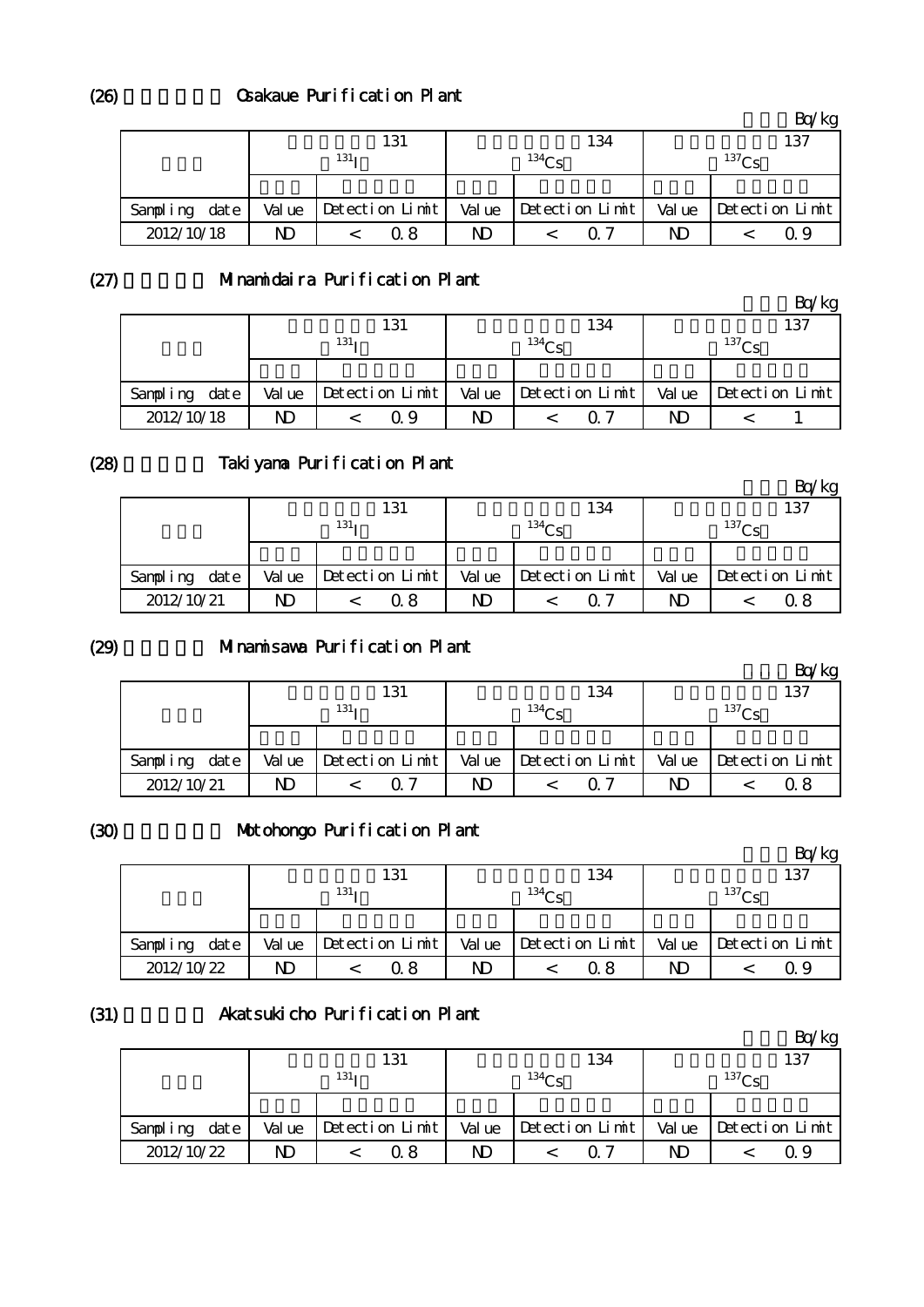## Fujimidaiichi Purification Plant

|               |        | 131              |        | 134               |        | 137             |
|---------------|--------|------------------|--------|-------------------|--------|-----------------|
|               |        | 131 <sub>T</sub> |        | 134C <sub>c</sub> |        | $^{137}$ Cs     |
|               |        |                  |        |                   |        |                 |
| Sampling date | Val ue | Detection Limit  | Val ue | Detection Limit   | Val ue | Detection Limit |
| 2012/10/23    | ND     | Q 9              | ND     | ი 9               | ND     | ი  გ            |

(33)

# Fijimidaisan Purification Plant

|               |        |                  |    |                       |                | Bq/kg                   |
|---------------|--------|------------------|----|-----------------------|----------------|-------------------------|
|               |        | 131              |    | 134                   |                | 137                     |
|               |        | 131 <sub>T</sub> |    | 134C <sub>c</sub>     |                | 137C <sub>c</sub>       |
|               |        |                  |    |                       |                |                         |
| Sampling date | Val ue | Detection Limit  |    | Value Detection Limit |                | Value   Detection Limit |
| 2012/10/23    | ND     |                  | ND | 0.8                   | N <sub>D</sub> | Q 9                     |

#### (34)

# Ogawa Purification Plant

|               |        |                  |        |                   |        | 'kg             |
|---------------|--------|------------------|--------|-------------------|--------|-----------------|
|               |        | 131              |        | 134               |        | 137             |
|               |        | 131 <sub>T</sub> |        | 134C <sub>c</sub> |        | $^{137}$ Cs     |
|               |        |                  |        |                   |        |                 |
| Sampling date | Val ue | Detection Limit  | Val ue | Detection Limit   | Val ue | Detection Limit |
| 2012/10/24    | ND     | Q 8              | ND     | Q 6               | ND     | Ω8              |

#### (35)

## Izumihoncho Purification Plant

|               |        |                  |        |                   |        | Bq/kg           |
|---------------|--------|------------------|--------|-------------------|--------|-----------------|
|               |        | 131              |        | 134               |        | 137             |
|               |        | 131 <sub>T</sub> |        | 134C <sub>c</sub> |        | $^{137}$ Cs     |
|               |        |                  |        |                   |        |                 |
| Sampling date | Val ue | Detection Limit  | Val ue | Detection Limit   | Val ue | Detection Limit |
| 2012/10/24    | ND     | Q 8              | ND     |                   | ND     | 09              |

### (36)

# Jyousuiminami Purification Plant

|                  |        |                   |        |                 |        | kg              |
|------------------|--------|-------------------|--------|-----------------|--------|-----------------|
|                  |        | 131               |        | 134             |        | 137             |
|                  |        | 131 <sub>T</sub>  |        | $134\sigma$     |        | $^{137}$ Cs     |
|                  |        |                   |        |                 |        |                 |
| date<br>Sampling | Val ue | $Detection$ Limit | Val ue | Detection Limit | Val ue | Detection Limit |
| 2012/10/25       | N)     |                   | ND     |                 | ND     | 0.8             |

(37)

#### Fuchumusashidai Purification Plant

|               |        |                  |        |                         |        | Bq/kg           |
|---------------|--------|------------------|--------|-------------------------|--------|-----------------|
|               |        | 131              |        | 134                     |        | 137             |
|               |        | 131 <sub>T</sub> |        | $134C_S$                |        | $^{137}$ Cs     |
|               |        |                  |        |                         |        |                 |
| Sampling date | Val ue | Detection Limit  | Val ue | $\vert$ Detection Limit | Val ue | Detection Limit |
| 2012/10/25    | N)     | Ω8               | ND     | O 7                     | ND     | ი 6             |

(32)